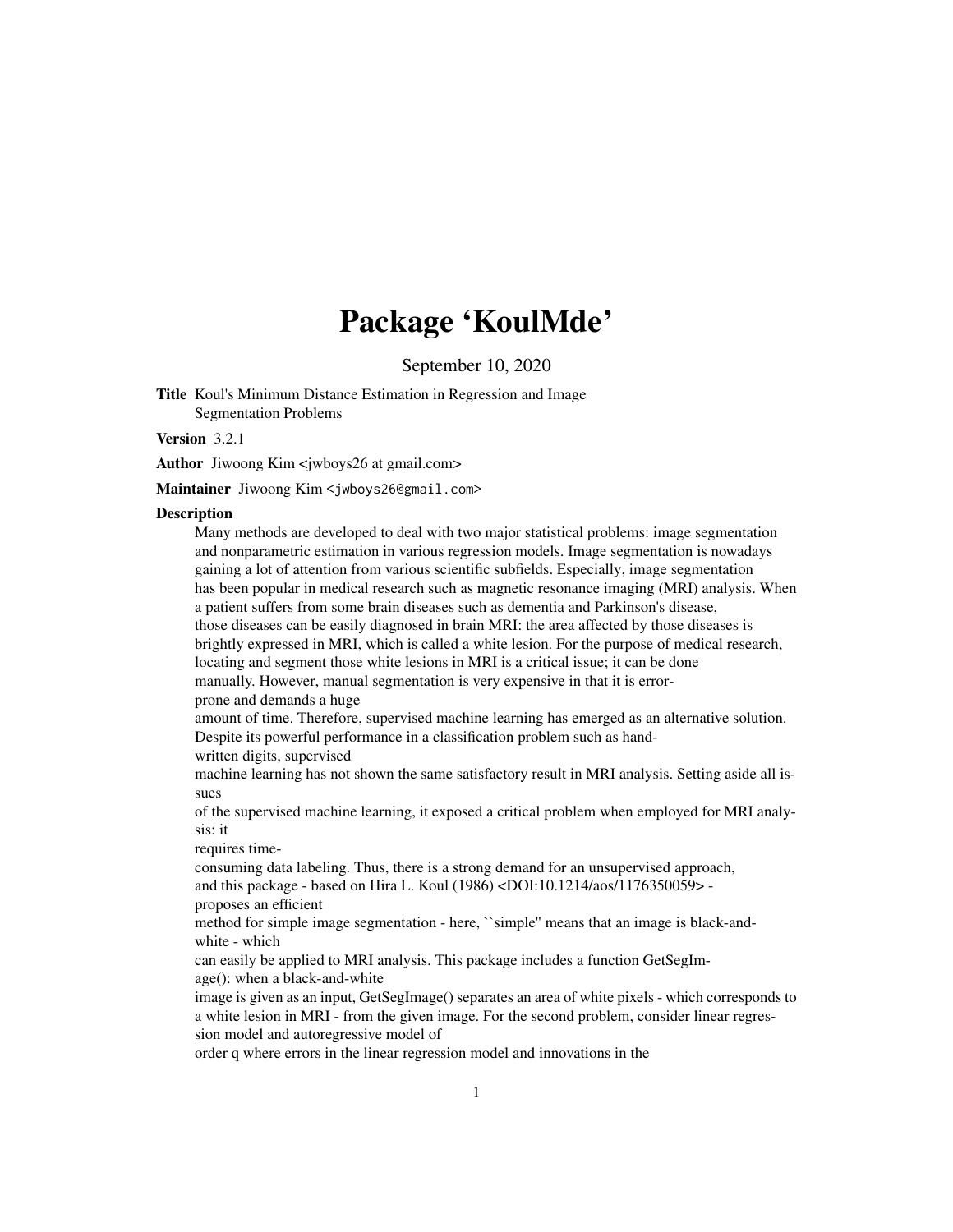<span id="page-1-0"></span>autoregression model are independent and symmetrically distributed. Hira L. Koul (1986) <DOI:10.1214/aos/1176350059> proposed a nonparametric minimum distance estimation method by minimizing L2-type distance between certain weighted residual empirical processes. He also proposed a simpler version of the loss function by using symmetry of the integrating measure in the distance. Kim (2018) <DOI:10.1080/00949655.2017.1392527> proposed a fast computational method which enables practitioners to compute the minimum distance estimator of the vector of general multiple regression parameters for several integrating measures. This package contains three functions: KoulLrMde(), KoulArMde(), and Koul2StageMde(). The former two provide minimum distance estimators for linear regression model and autoregression model, respectively, where both are based on Koul's method. These two functions take much less time for the computation than those based on parametric minimum distance estimation methods. Koul2StageMde() provides estimators for regression and autoregressive coefficients of linear regression model with autoregressive errors through minimum distant method of two stages. The new version is written in Rcpp and dramatically reduces computational time.

**Depends**  $R (= 3.2.2)$ License GPL-2 LazyData TRUE **Imports** Rcpp  $(>= 0.12.7)$ , expm LinkingTo Rcpp, RcppArmadillo RoxygenNote 7.1.1 NeedsCompilation yes Repository CRAN Date/Publication 2020-09-10 06:30:26 UTC

### R topics documented:

| Index |  |
|-------|--|

CheckNonNumeric *Detecting Non-numeric Values.*

#### **Description**

Check whether or not an input matrix includes any non-numeric values (NA, NULL, "", character, etc) before being used for training. If any non-numeric values exist, then TrainBuddle() or FetchBuddle() will return non-numeric results.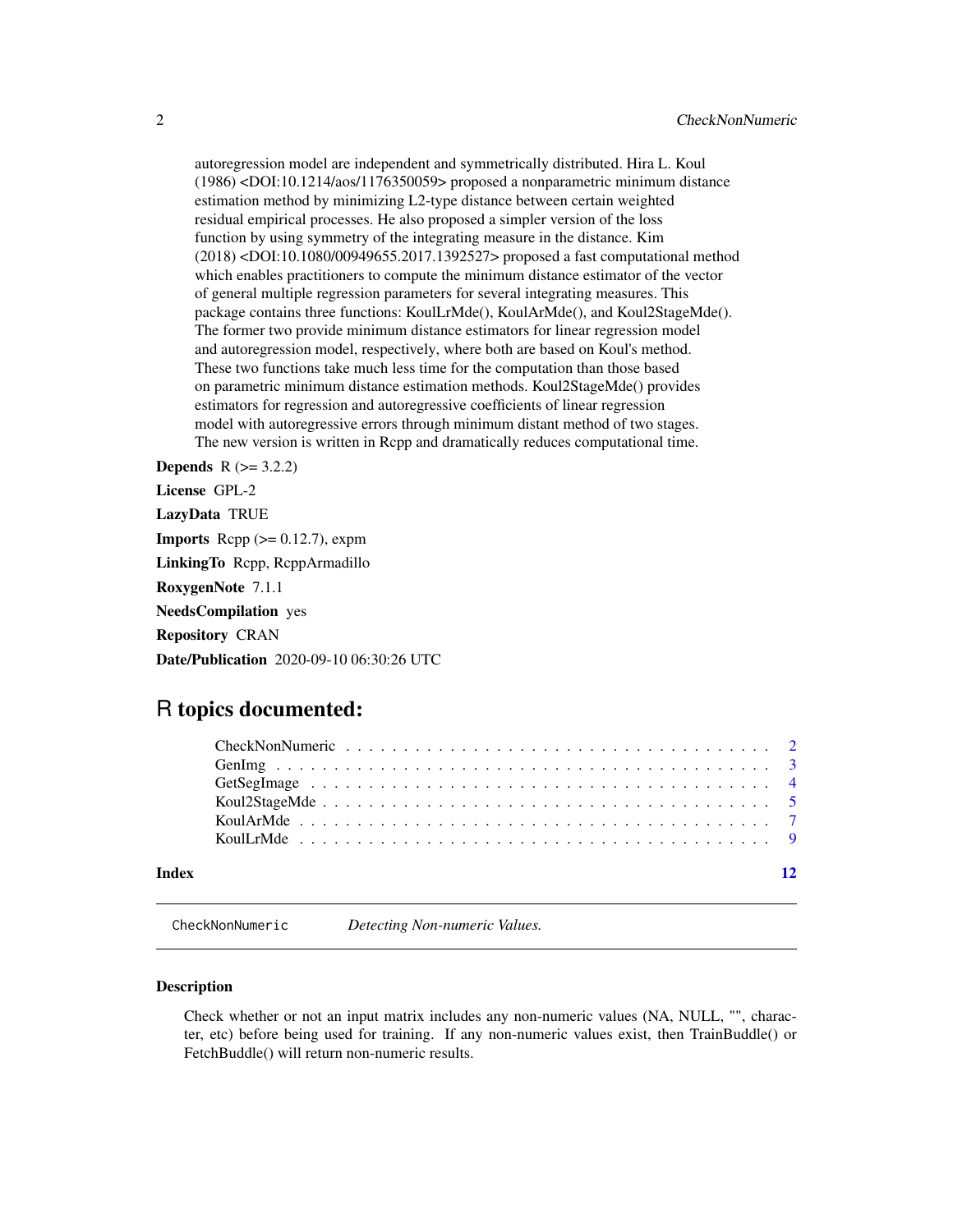#### <span id="page-2-0"></span>GenImg 3

#### Usage

CheckNonNumeric(X)

#### Arguments

X an n-by-p matrix.

#### Value

A list of (n+1) values where n is the number of non-numeric values. The first element of the list is n, and all other elements are entries of X where non-numeric values occur. For example, when the  $(1,1)$ th and the  $(2,3)$ th entries of a 5-by-5 matrix X are non-numeric, then the list returned by CheckNonNumeric() will contain 2, (1,1), and (2,3).

#### Examples

```
n = 5;p = 5;
X = \text{matrix}(\emptyset, n, p) #### Generate a 5-by-5 matrix which includes two NA's.
X[1,1] = NAX[2,3] = NAlst = CheckNonNumeric(X)
lst
```
GenImg *Generate black-and-white images*

#### Description

Create various images such as circle, rectangle and random dots.

#### Usage

```
GenImg(nx, ny, Type = 1, bNoise = FALSE, sig_noise = 0.1)
```
#### Arguments

| nx        | - Width of an image.                                                                       |
|-----------|--------------------------------------------------------------------------------------------|
| ny        | - Length of an image.                                                                      |
| Type      | - Type of an image: 1, 2, and 3 for rectangle, circle, and random dots, respec-<br>tively. |
| bNoise    | - Option for including noise: TRUE or FALSE.                                               |
| sig_noise | - Strength of noise: numeric value between 0 and 0.5.                                      |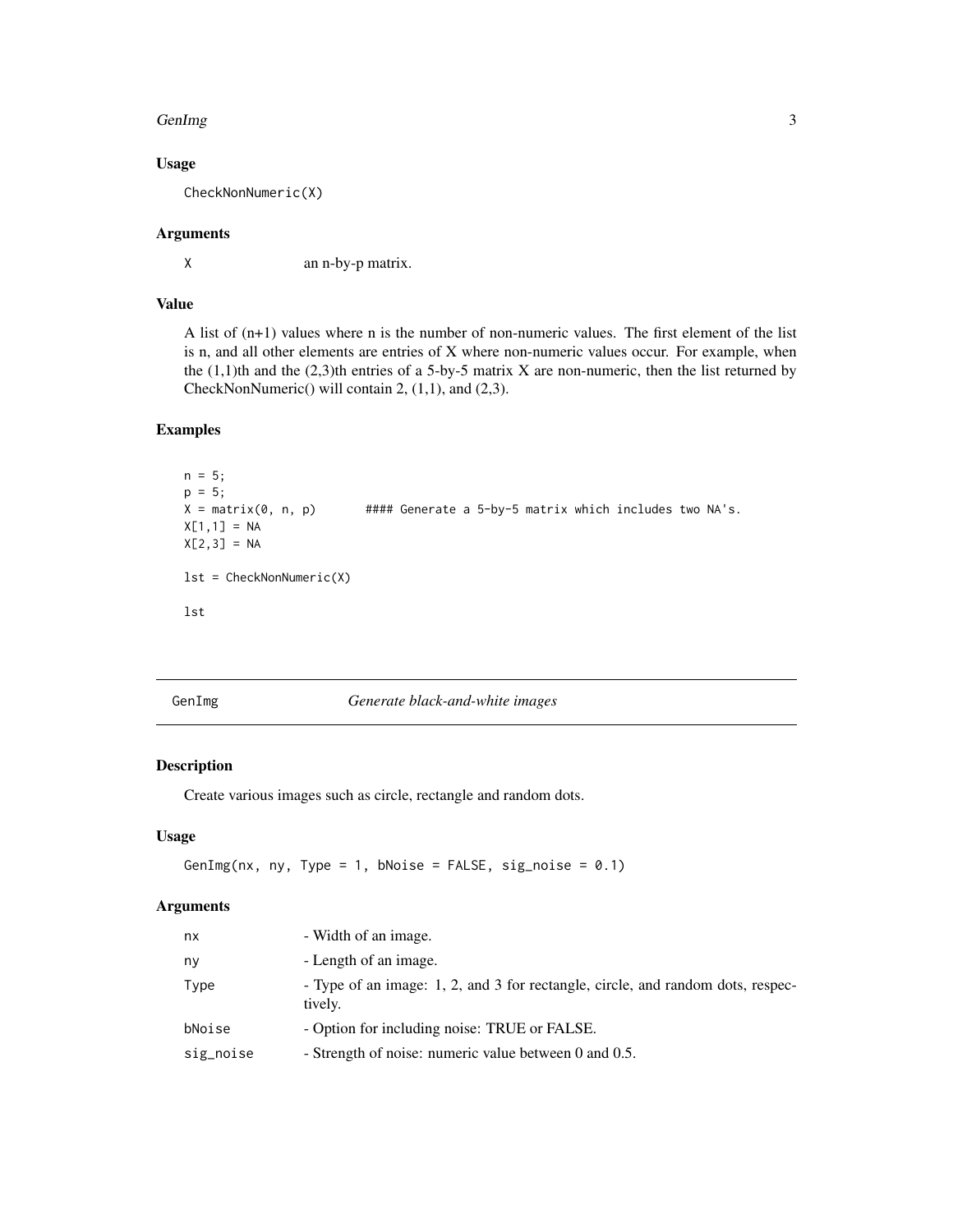<span id="page-3-0"></span>A list of information of a generated image.

- ImgMat a matrix whose entries are pixel values of a generated image.
- S1 an n1x2 matrix whose entries denote coordinates of white pixels of the image. n1 denotes the number of the white pixels.
- S2 an n2x2 matrix whose entries denote coordinates of black pixels of the image. n2 denotes the number of the black pixels.

#### Examples

```
######## Generate a 10x10 black-and-white rectangle image with some noise
nx=10
ny=10
Type=1
bNoise=TRUE
sig_noise=0.1
lst = GenImg(nx,ny,Type, bNoise, sig_noise)
ImgMat = lst$ImgMat
image(ImgMat, axes = FALSE, col = grey(seq(0, 1, length = 256)))
```
GetSegImage *Perform image segmentation*

#### Description

Seperate an area of white pixels from a given image when there is some noise.

#### Usage

```
GetSegImage(ImgMat, p1, p2)
```
#### Arguments

| ImgMat | - a matrix whose entries are pixel values of the image. |
|--------|---------------------------------------------------------|
| p1     | - a known value of white pixel (usually 1).             |
| p2     | - a known value of black pixel (usually 0).             |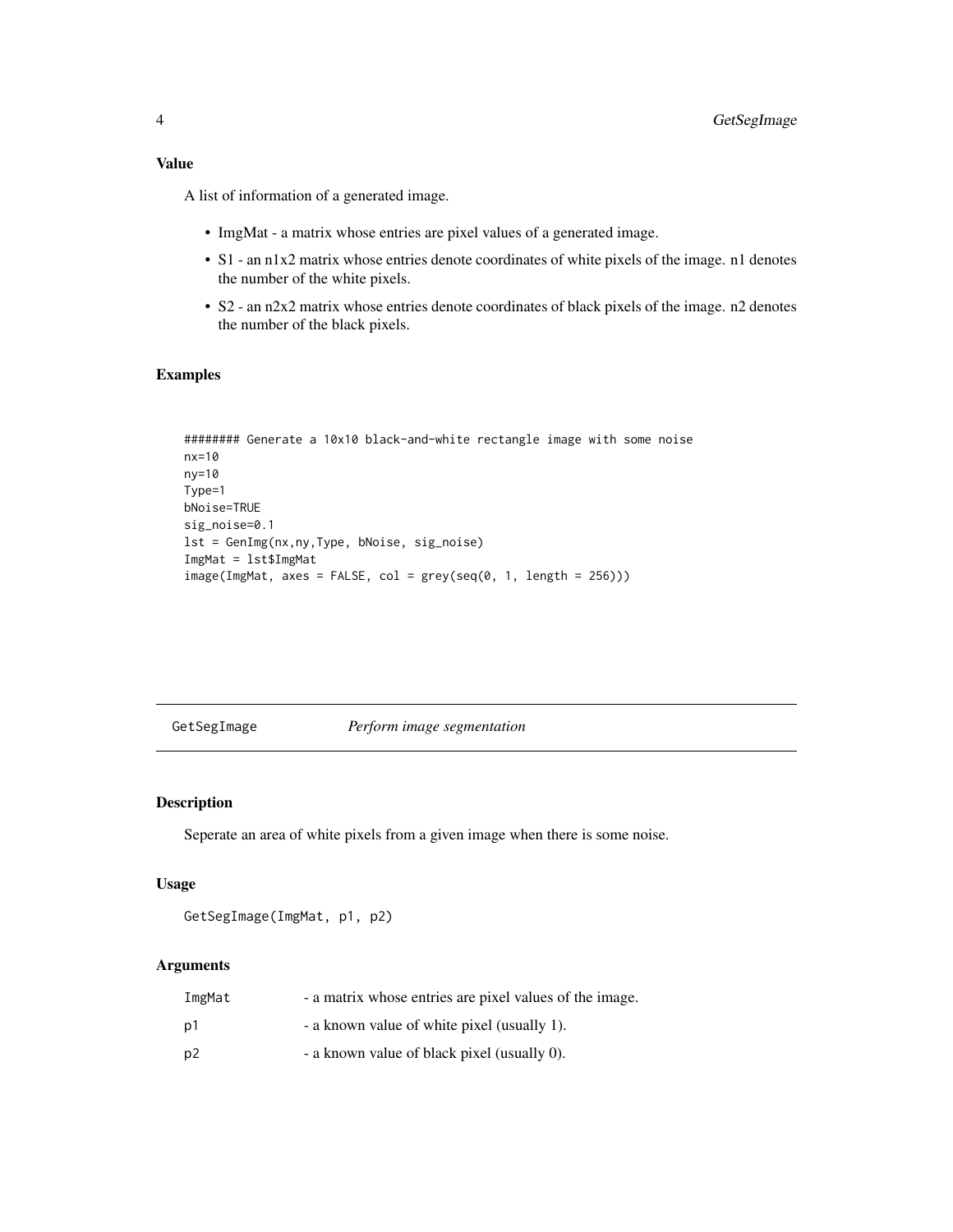#### <span id="page-4-0"></span>Koul2StageMde 5

#### Value

A list of information of a segmented image.

- SegImgMat a matrix as a result of the image segmentation.
- Estimated\_S1 an n1x2 matrix whose entries denote estimated coordinates of white pixels, corresponding to p1.
- Estimated\_S2 an n2x2 matrix whose entries denote estimated coordinates of black pixels, corresponding to p2.

#### Examples

```
######## Generate a 10x10 black-and-white rectangle image with some noise
nx=10
ny=10
Type=1
bNoise=TRUE
sig_noise=0.1
lst = GenImg(nx,ny,Type, bNoise, sig_noise)
ImgMat = lst$ImgMat
image(ImgMat, axes = FALSE, col = grey(seq(0, 1, length = 256)))######## Perform image segmentation
p1=1 ### value of a white pixel
p2=0 ### value of a black pixel
lst = GetSegImage(ImgMat, p1, p2)
EstImgMat = lst$SegImgMat
image(EstImgMat, axes = FALSE, col = grey(seq(0, 1, length = 256)))
```
Koul2StageMde *Two-stage minimum distance estimation in linear regression model with autoregressive error.*

#### Description

Estimates both regression and autoregressive coefficients in the model  $Y = X\beta + \epsilon$  where  $\epsilon$  is autoregressive process of known order q

#### Usage

```
Koul2StageMde(
  Y,
 X,
```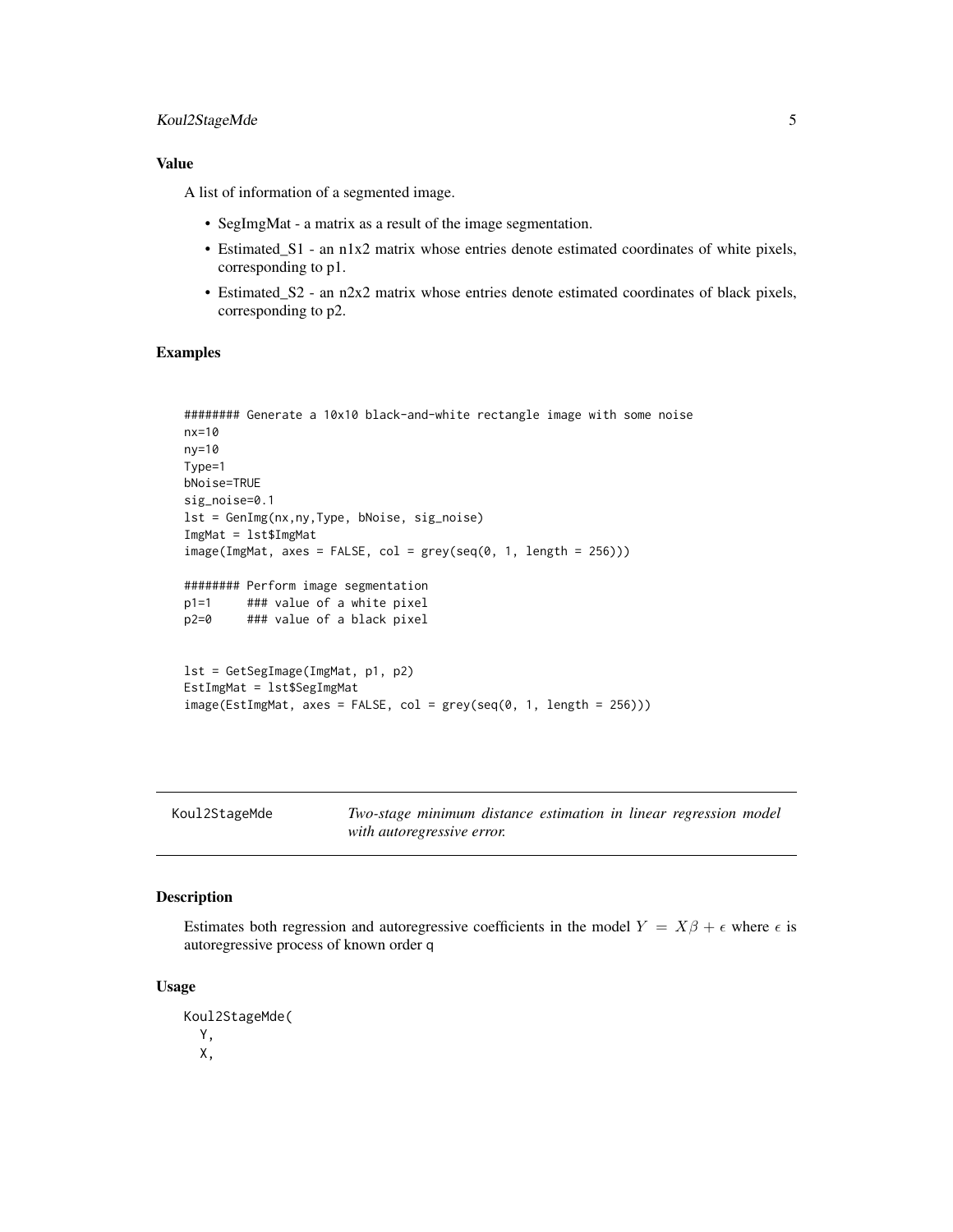```
D,
  b0,
  RegIntMeasure,
 AR_Order,
 ArIntMeasure,
  TuningConst = 1.345
)
```
#### Arguments

| Y             | - Vector of response variables in linear regression model.                                                                                |
|---------------|-------------------------------------------------------------------------------------------------------------------------------------------|
| X             | - Design matrix of explanatory variables in linear regression model.                                                                      |
| D             | - Weight Matrix. Dimension of D should match that of X. Default value is XA<br>where $A=(X'X)$ <sup><math>\wedge</math></sup> (-1/2).     |
| b0            | - Initial value for beta.                                                                                                                 |
| RegIntMeasure | - Symmetric and $\sigma$ -finite measure used for estimating $\beta$ : Lebesgue, Degenerate<br>or Robust.                                 |
| AR_Order      | - Order of the autoregressive error.                                                                                                      |
| ArIntMeasure  | - Symmetric and $\sigma$ -finite measure used for estimating autoregressive coefficients<br>of the error: Lebesgue, Degenerate or Robust. |
| TuningConst   | - Used only for Robust measure.                                                                                                           |

#### Value

MDE1stage - The list of the first stage minimum distance estimation result. It contains betahat1stage, residual1stage, and rho1stage.

- betahat1stage The first stage minimum distance estimators of regression coefficients.
- residual1stage Residuals after the first stage minimum distance estimation.
- rho1stage The first stage minimum distance estimators of autoregressive coefficients of the error.

MDE2stage - The list of the second stage minimum distance estimation result. It contains betahat2stage, residual2stage, and rho2stage.

- betahat2stage The second stage minimum distance estimators of regression coefficients.
- residual2stage Residuals after the second stage minimum distance estimation.
- rho2stage The second stage minimum distance estimators of autoregressive coefficients of the error.

#### References

[1] Kim, J. (2018). A fast algorithm for the coordinate-wise minimum distance estimation. J. Stat. Comput. Simul., 3: 482 - 497

[2] Kim, J. (2020). Minimum distance estimation in linear regression model with strong mixing errors. Commun. Stat. - Theory Methods., 49(6): 1475 - 1494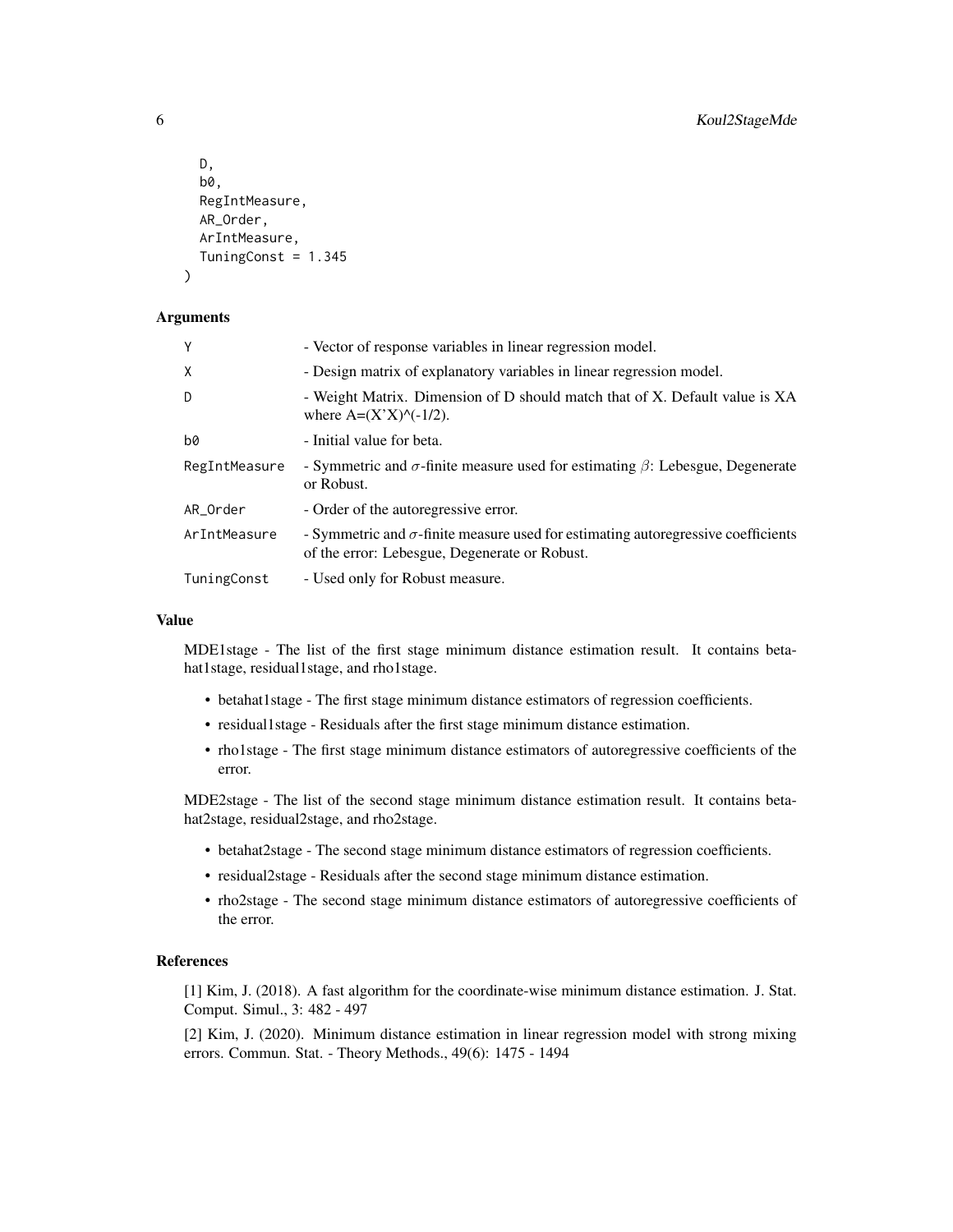<span id="page-6-0"></span>[3] Koul, H. L (1985). Minimum distance estimation in linear regression with unknown error distributions. Statist. Probab. Lett., 3: 1-8.

[4] Koul, H. L (1986). Minimum distance estimation and goodness-of-fit tests in first-order autoregression. Ann. Statist., 14 1194-1213.

[5] Koul, H. L (2002). Weighted empirical process in nonlinear dynamic models. Springer, Berlin, Vol. 166

#### See Also

KoulArMde() and KoulLrMde()

#### Examples

```
####################
n < -10p \le -3X <- matrix(runif(n*p, 0,50), nrow=n, ncol=p) #### Generate n-by-p design matrix X
beta <- c(-2, 0.3, 1.5) #### Generate true beta = (-2, 0.3, 1.5)'
rho <- 0.4 #### True rho = 0.4
eps <- vector(length=n)
x_i <- rnorm(n, 0,1) x_i + x_i + x_i + x_i + x_i + x_i + x_i + x_i + x_i + x_i + x_i + x_i + x_i + x_i + x_i + x_i + x_i + x_i + x_i + x_i + x_i + x_i + x_i + x_i + x_i + x_i + x_i + x_i + x_i#### Generate autoregressive process of order 1
for(i in 1:n){
if(i == 1){eps[i] < -xi[i]}else[eps[i] < -rho*eps[i-1] + xi[i])}
Y <- X%*%beta + eps
#####################
D <- "default" #### Use the default weight matrix
b0 <- solve(t(X)%*%X)%*%(t(X)%*%Y) #### Set initial value for beta
IntMeasure <- "Lebesgue" ##### Define Lebesgue measure
MDEResult <- Koul2StageMde(Y,X, "default", b0, IntMeasure, 1, IntMeasure, TuningConst = 1.345)
MDE1stageResult <- MDEResult[[1]]
MDE2stageResult <- MDEResult[[2]]
beta1 <- MDE1stageResult$betahat1stage
residual1 <- MDE1stageResult$residual1stage
rho1 <- MDE1stageResult$rhohat1stage
beta2 <- MDE2stageResult$betahat2stage
residual2 <- MDE1stageResult$residual2stage
rho2 <- MDE2stageResult$rhohat2stage
```
KoulArMde *Minimum distance estimation in the autoregression model of the known order.*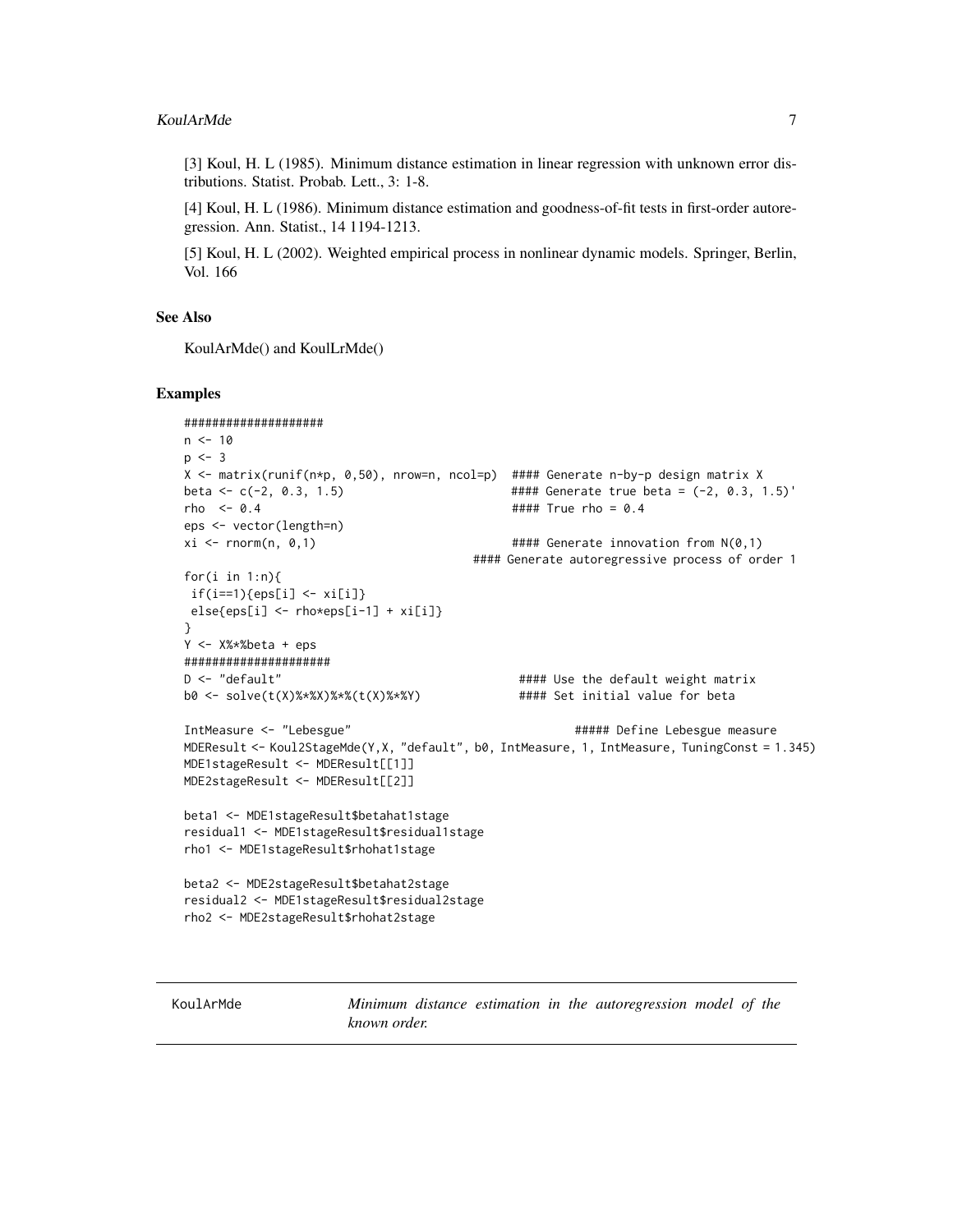#### Description

Estimates the autoressive coefficients in the  $X_t = \rho' Z_t + \xi_t$  where  $Z_t$  is the vector of q observations at times  $t - 1, ..., t - q$ .

#### Usage

```
KoulArMde(X, AR_Order, IntMeasure, TuningConst = 1.345)
```
#### Arguments

| X           | - Vector of n observed values.                                             |
|-------------|----------------------------------------------------------------------------|
| AR_Order    | - Order of the autoregression model.                                       |
| IntMeasure  | - Symmetric and $\sigma$ -finite measure: Lebesgue, Degenerate, and Robust |
| TuningConst | - Used only for Robust measure.                                            |

#### Value

rhohat - Minimum distance estimator of  $\rho$ .

residual - Residuals after minimum distance estimation.

ObjVal - Value of the objective function at minimum distance estimator.

#### References

[1] Kim, J. (2018). A fast algorithm for the coordinate-wise minimum distance estimation. J. Stat. Comput. Simul., 3: 482 - 497

[2] Kim, J. (2020). Minimum distance estimation in linear regression model with strong mixing errors. Commun. Stat. - Theory Methods., 49(6): 1475 - 1494

[3] Koul, H. L (1985). Minimum distance estimation in linear regression with unknown error distributions. Statist. Probab. Lett., 3: 1-8.

[4] Koul, H. L (1986). Minimum distance estimation and goodness-of-fit tests in first-order autoregression. Ann. Statist., 14 1194-1213.

[5] Koul, H. L (2002). Weighted empirical process in nonlinear dynamic models. Springer, Berlin, Vol. 166

#### See Also

KoulLrMde() and Koul2StageMde()

#### Examples

```
##### Generate stationary AR(2) process with 10 observations
n < -10q \le -2rho <- c(-0.2, 0.8) ##### Generate true parameters rho = (-0.2, 0.8)'eps <- rnorm(n, 0,1) ##### Generate innovations from N(0,1)
X \leftarrow \text{rep}(\emptyset, \text{times=n})for (i in 1:n){
```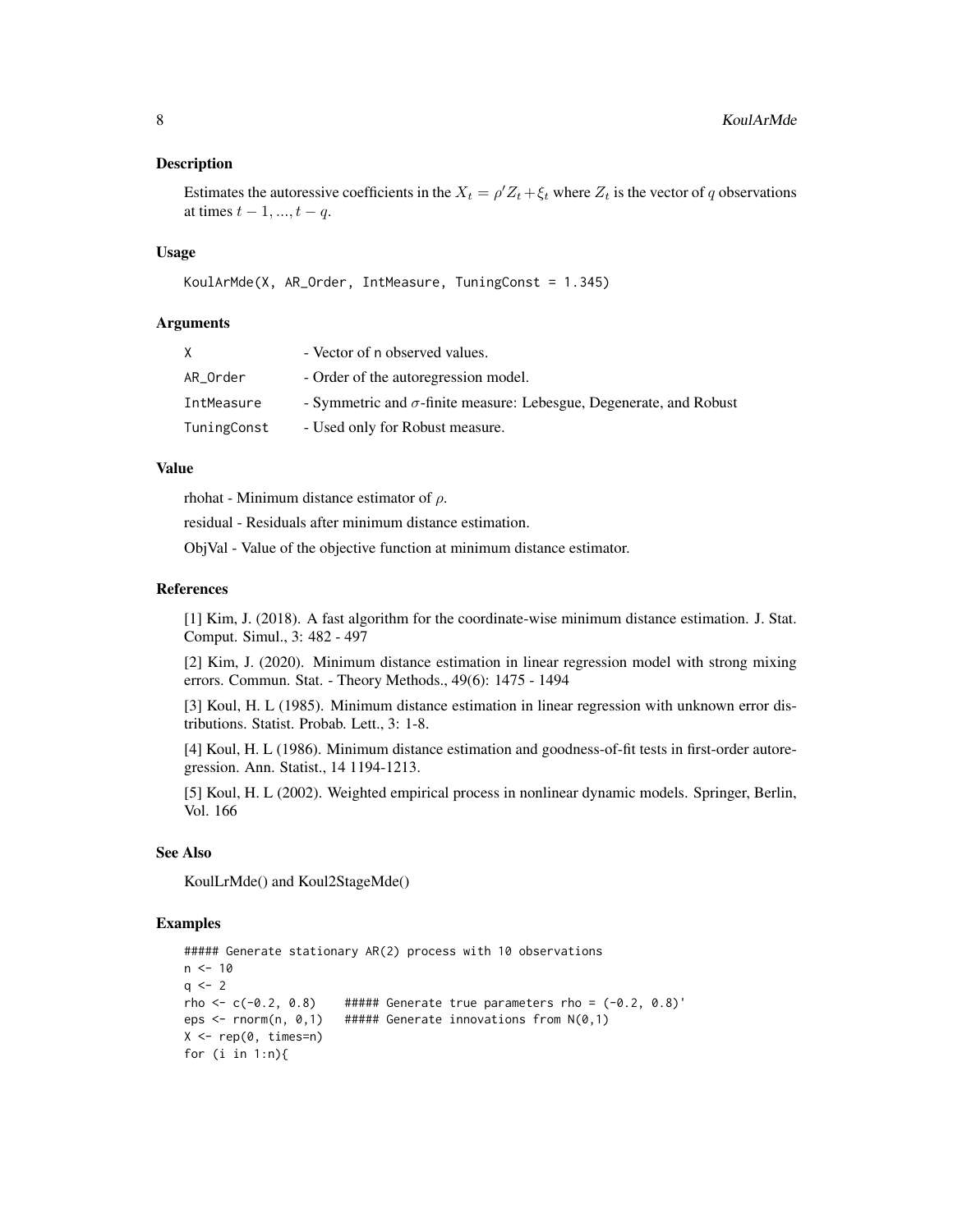```
tempCol <- rep(0, times=q)
for (j in 1:q){
  if(i-j<=0){
    tempCol[j] <- 0
  }else{
    tempCol[j] <- X[i-j]
  }
}
X[i] <- t(tempCol)%*% rho + eps[i]
}
IntMeasure <- "Lebesgue" ##### Define Lebesgue measure
MDEResult <- KoulArMde(X, q, IntMeasure, TuningConst=1.345)
rhohat <- MDEResult$rhohat ##### Obtain minimum distance estimator
resid <- MDEResult$residual ##### Obtain residual
objVal <- MDEResult$ObjVal ##### Obtain the value of the objective function
IntMeasure <- "Degenerate" ##### Define degenerate measure at 0
MDEResult <- KoulArMde(X, q, IntMeasure, TuningConst=1.345)
rhohat <- MDEResult$rhohat ###### Obtain minimum distance estimator
resid <- MDEResult$residual ###### Obtain residual
objVal <- MDEResult$ObjVal ###### Obtain the value of the objective function
IntMeasure <- "Robust" ##### Define "Robust" measure at 0
TuningConst <- 3 \qquad ##### Define the tuning constant
MDEResult <- KoulArMde(X, q, IntMeasure, TuningConst)
resid <- MDEResult$residual ##### Obtain residual
objVal <- MDEResult$ObjVal ###### Obtain the value of the objective function
```
KoulLrMde *Minimum distance estimation in linear regression model.*

#### Description

Estimates the regression coefficients in the model  $Y = X\beta + \epsilon$ .

#### Usage

KoulLrMde(Y, X, D, b0, IntMeasure, TuningConst = 1.345)

#### Arguments

| - Vector of response variables in linear regression model.           |
|----------------------------------------------------------------------|
| - Design matrix of explanatory variables in linear regression model. |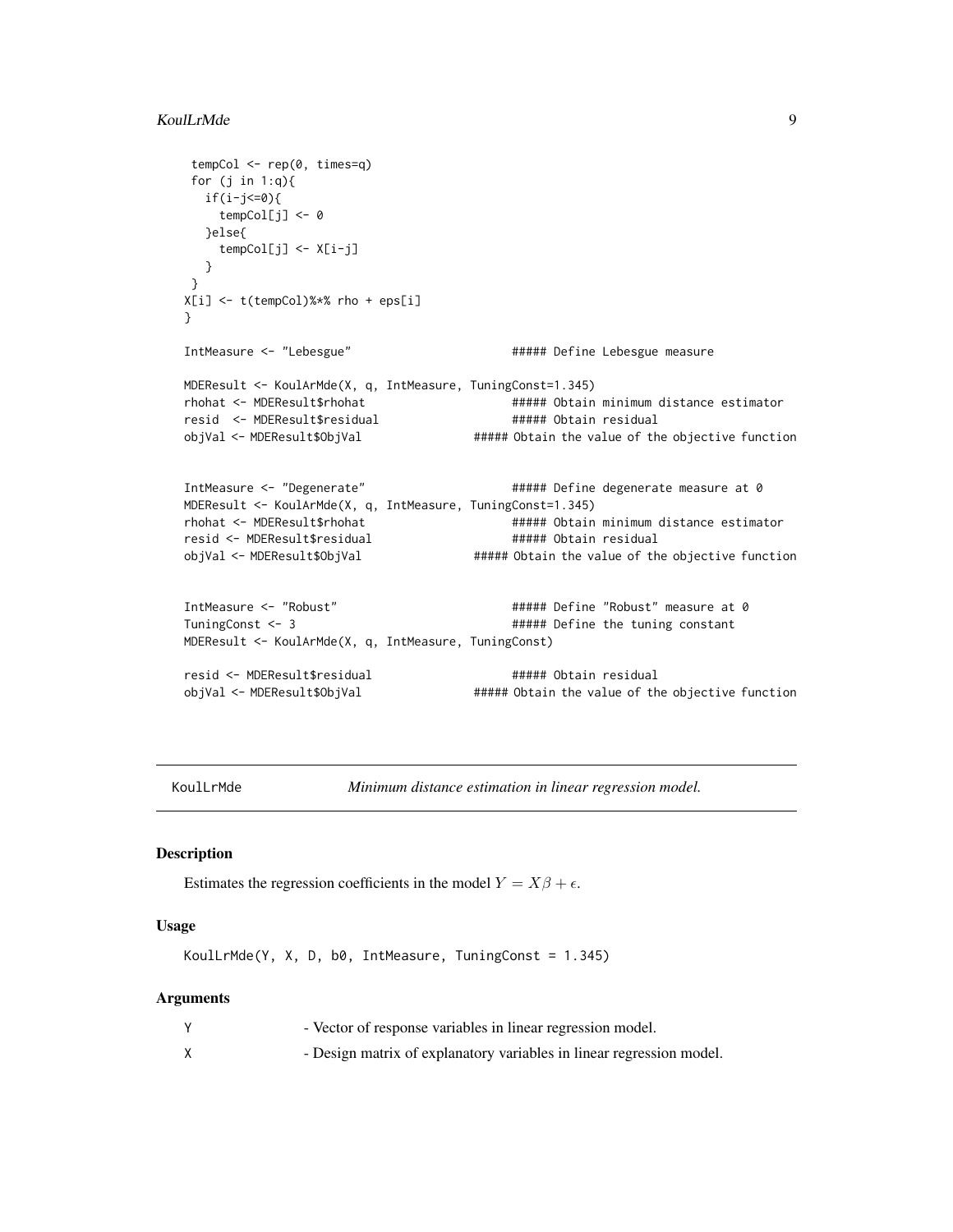| D.          | - Weight Matrix. Dimension of D should match that of X. Default value is XA<br>where $A=(X'X)^\wedge(-1/2)$ . |
|-------------|---------------------------------------------------------------------------------------------------------------|
| b0          | - Initial value for beta.                                                                                     |
| IntMeasure  | - Symmetric and $\sigma$ -finite measure: Lebesgue, Degenerate, and Robust                                    |
| TuningConst | - Used only for Robust measure.                                                                               |

#### Value

betahat - Minimum distance estimator of  $\beta$ .

residual - Residuals after minimum distance estimation.

ObjVal - Value of the objective function at minimum distance estimator.

#### References

[1] Kim, J. (2018). A fast algorithm for the coordinate-wise minimum distance estimation. J. Stat. Comput. Simul., 3: 482 - 497

[2] Kim, J. (2020). Minimum distance estimation in linear regression model with strong mixing errors. Commun. Stat. - Theory Methods., 49(6): 1475 - 1494

[3] Koul, H. L (1985). Minimum distance estimation in linear regression with unknown error distributions. Statist. Probab. Lett., 3: 1-8.

[4] Koul, H. L (1986). Minimum distance estimation and goodness-of-fit tests in first-order autoregression. Ann. Statist., 14 1194-1213.

[5] Koul, H. L (2002). Weighted empirical process in nonlinear dynamic models. Springer, Berlin, Vol. 166

#### See Also

KoulArMde() and Koul2StageMde()

#### Examples

```
####################
n < -10p \le -3X <- matrix(runif(n*p, 0,50), nrow=n, ncol=p) #### Generate n-by-p design matrix X
beta <- c(-2, 0.3, 1.5) #### Generate true beta = (-2, 0.3, 1.5)'
eps \le - rnorm(n, 0,1) \qquad \qquad \qquad \qquad \qquad \qquad \qquad \qquad \qquad \qquad \qquad \qquad \qquad \qquad \qquad \qquad \qquad \qquad \qquad \qquad \qquad \qquad \qquad \qquad \qquad \qquad \qquad \qquad \qquad \qquad \qquad \qquad \qquadY <- X%*%beta + eps
D <- "default" \qquad \qquad #### Use the default weight matrix
b0 <- solve(t(X)%*%X)%*%(t(X)%*%Y) #### Set initial value for beta
                                                    ##### Define Lebesgue measure
MDEResult <- KoulLrMde(Y,X,D, b0, IntMeasure, TuningConst=1.345)
betahat <- MDEResult$betahat # ##### Obtain minimum distance estimator
resid <- MDEResult$residual ##### Obtain residual
```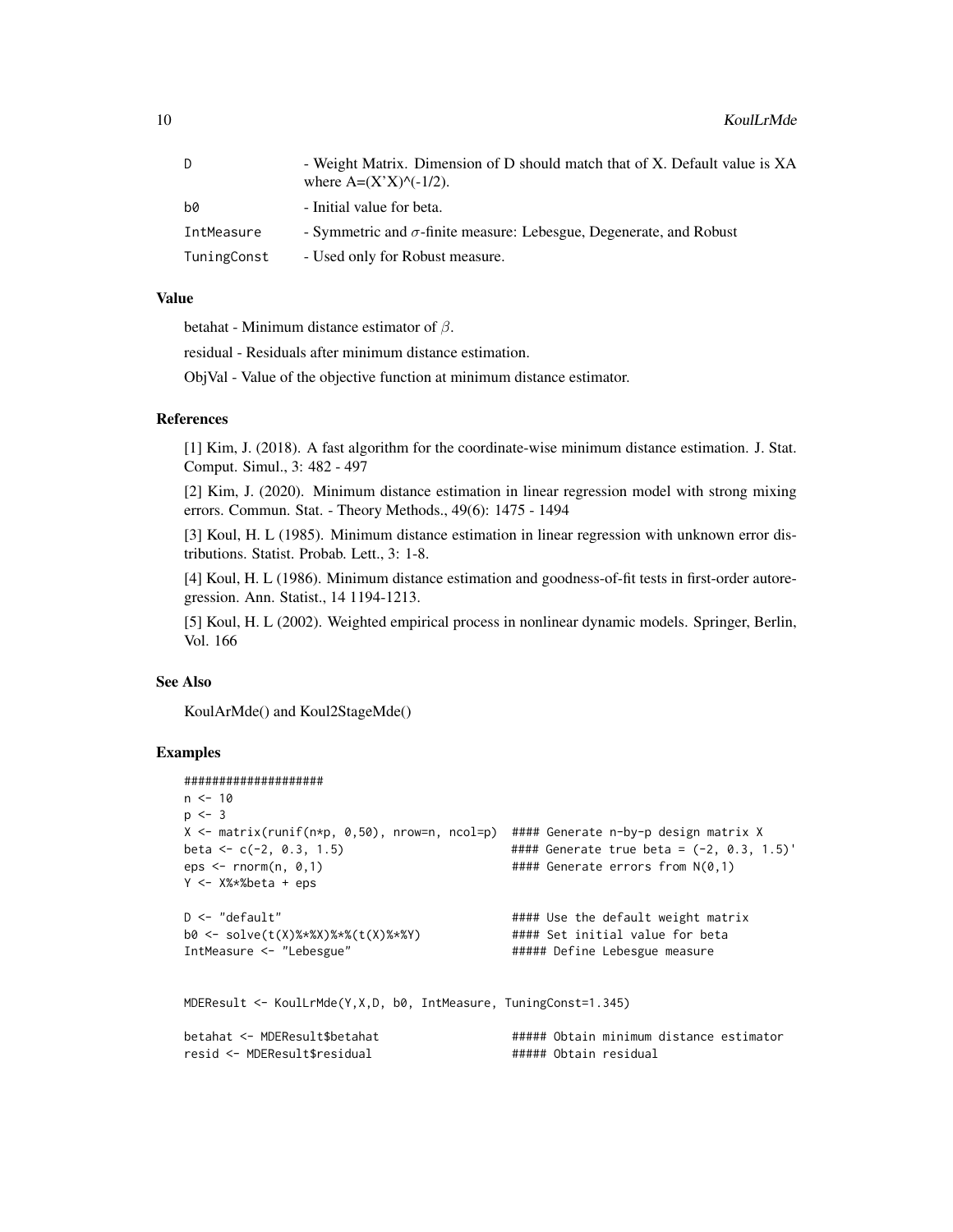#### KoulLrMde 11

objVal <- MDEResult\$ObjVal ###### Obtain the value of the objective function IntMeasure <- "Degenerate"  $\qquad$  ##### Define degenerate measure at 0 MDEResult <- KoulLrMde(Y,X,D, b0, IntMeasure, TuningConst=1.345) betahat <- MDEResult\$betahat ###### Obtain minimum distance estimator resid <- MDEResult\$residual ##### Obtain residual objVal <- MDEResult\$ObjVal ###### Obtain the value of the objective function IntMeasure <- "Robust" ##### Define "Robust" measure TuningConst <- 3  $\text{Hint}$  ##### Define the tuning constant MDEResult <- KoulLrMde(Y,X,D, b0, IntMeasure, TuningConst)

```
betahat <- MDEResult$betahat ###### Obtain minimum distance estimator
resid <- MDEResult$residual ###### Obtain residual
objVal <- MDEResult$ObjVal ##### Obtain the value of the objective function
```